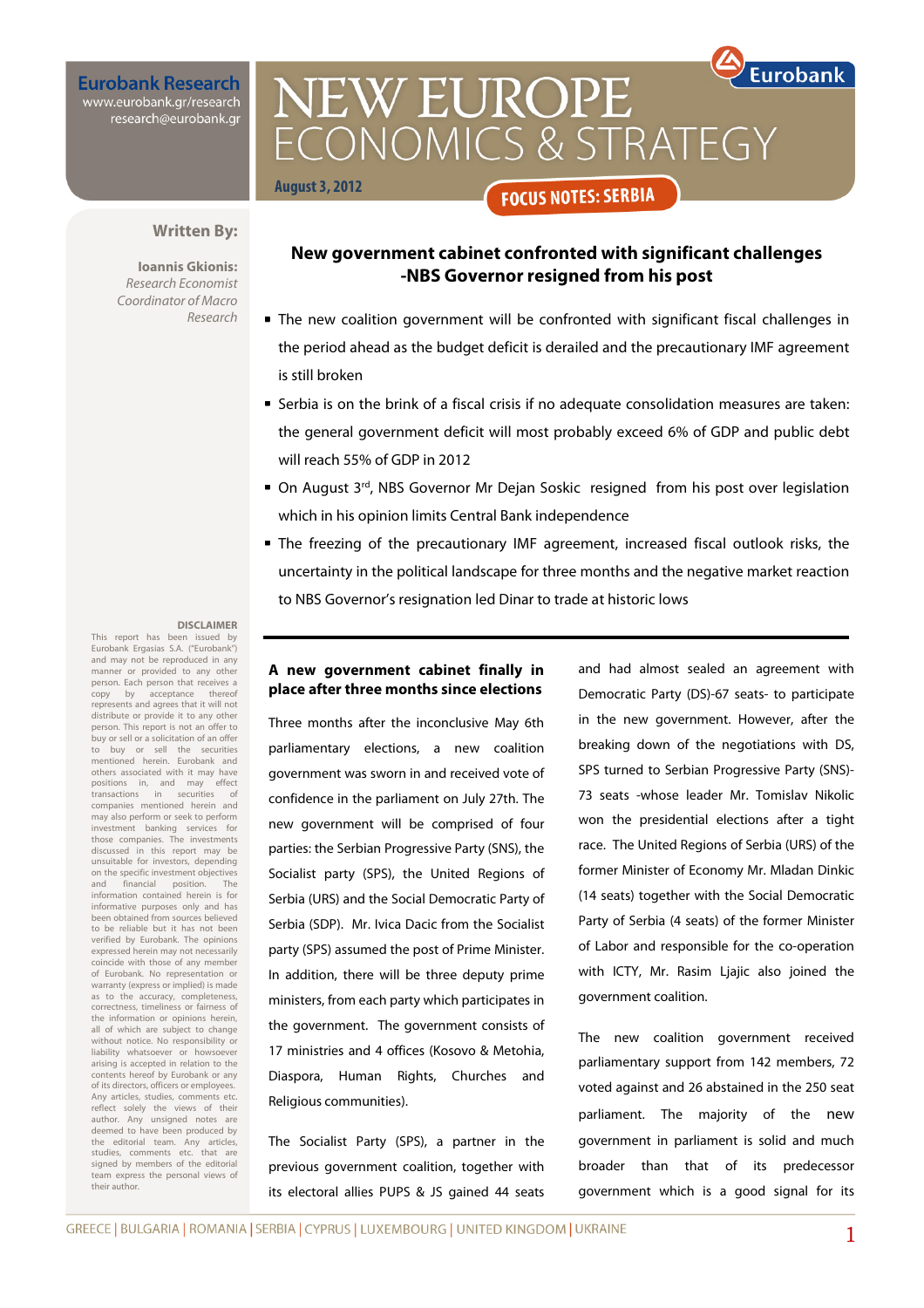# **Eurobank Research**



stability. At the same time, the participation of SNS in the government guarantees minimal disruption in the effort of the government in legislation making and implementation. The latter is so because the majority of the cabinet members appointed and the President who holds veto power will come from the same party.

The agreement which was signed between the participating parties earlier this month describes the core principles of the parties' co-operation. Fostering economic recovery, while preserving social justice, is the top priority of the new government. Restoring public finances health and tax reform is another. According to the speech of the Prime Minister in the first session of the parliament, the new cabinet will seek to upgrade the business environment of the country in order to attract more FDI.

European integration remains a top government priority. Maintaining the EU accession project on track is closely tied to the contentious issue of Kosovo independence. The government has vowed to respect the agreements of the previous government with Kosovo authorities but not recognize Kosovo independence. The rhetoric of Serbian Progressive party (SNS) is more conservative and stands for a tougher approach in the Kosovo dispute. The hard line stance of the government may push EU accession back. Relations with EU may be tested as EU officials have stated that negotiations for EU accession can only start upon progress in the Kosovo dispute issue.

### **Political risk declines after the formation of the coalition government. The new cabinet will be confronted with significant challenges in the post election landscape**

The formation of the new government marked the end of the three month political deadlock. On the other hand, the new government coalition which was formed in late July will be confronted with significant challenges. First of all, the new cabinet will have to deal with a mini fiscal crisis in a recessionary domestic economic environment.

### **FOCUS NOTES: SERBIA**

The consolidated government data in the first six months sends a particularly alarming signal for the full year fiscal outcome. The data of the consolidated government (central government plus social security institutions and local governments), bring the fiscal deficit up to RSD 111.2bn in 1H 2012 vs. a full year target of RSD 150 bn. The year-to-June 2012 central government budget deficit had already reached RSD 99bn or an equivalent 2.8% of projected GDP. Unless urgent corrective action is taken, the deficit could exceed RSD 200bn given the target overrun by RSD 35bn in 1H. That would be an equivalent of more than 6% of GDP in 2012 compared to a realization of 5% of GDP deficit in 2011. Accordingly, the public debt to GDP ratio has reached already €15.3 bn or 49.5% of GDP in June 2012. Provided that debt dynamics continue, public debt would reach 55% of GDP in 2012, significantly above the 45% threshold of the fiscal rule compared to 47.7% in 2011 and only 29.2% in 2008.

Thus, the new government may have to present a supplementary budget by September and introduce a credible fiscal consolidation package. Moreover, the macroeconomic assumptions upon the current budget are far from realistic anymore. The original budget was built upon the assumption of 1.5% growth in 2012. At the time of writing this report, the forecast of the Central Bank stands at 0.5%.

From that point of view, those fiscal consolidation measures may be incompatible with the pre-electoral promises and at odds with their constituencies. The government has proclaimed that the fiscal consolidation will not be achieved at the expense of freezing or cutting down on wages and pensions, which leaves a narrower set of policy choices. Given that expenditure on wages and pensions is a vast fraction of the total expenditures, the focus will be given to revenue raising measures (e.g. VAT rate increase to 22%). On the other hand, revenue raising measures would be hard to yield impressive results in a recessionary economic environment unless revenue collection improves substantially.

One of the toughest issues the new government will have to deal is the broken precautionary IMF agreement. Effectively, the IMF put the precautionary agreement on freeze since last February.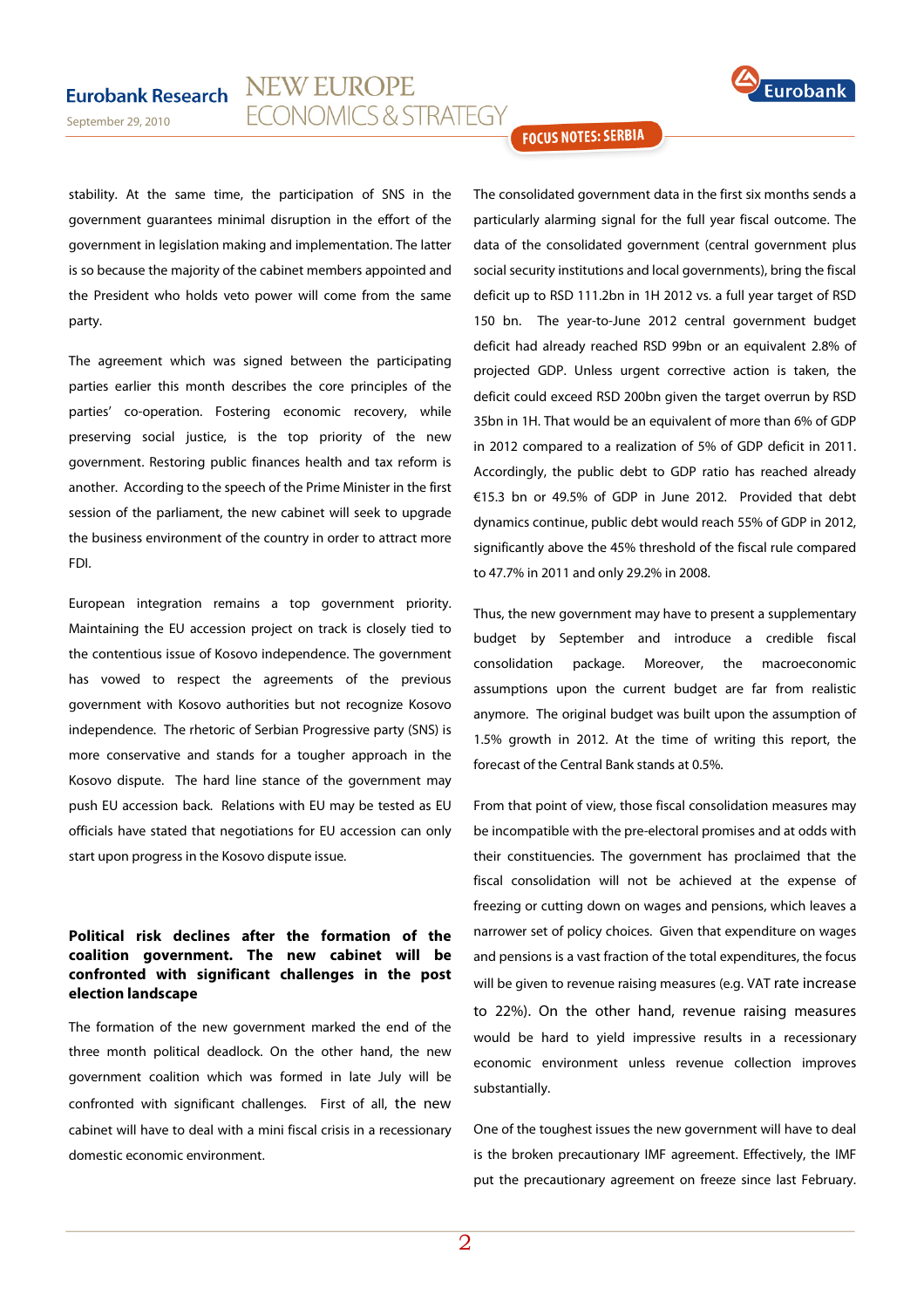

September 29, 2010

The dispute between the outgoing government and IMF was rooted in government spending in the budget of 2012. IMF challenged the government commitments on the precautionary agreement framework. According to the IMF calculations, the extra spending commitments on infrastructure projects and debt issuance guarantees could add at least an extra of 2% of GDP on the deficit of 2012. Bringing the fiscal deficit again within the targets agreed with the IMF (4.25% of GDP fiscal deficit target for 2012, 1% for debt guarantees), is a requirement to revive the precautionary agreement. Getting back the program on track is crucial because it provides a cushion for external financing needs and acts as an anchor of expectations for investors, thus reducing the risk premium of the country. The depletion of the NBS reserves (more than €1.3 bn in the 1H-2012 were spent to defend the Dinar) provides an additional argument in favor of the revival of the agreement.

In addition, the economy is in bad shape. Spillovers from the Euroarea sovereign crisis weigh negatively on capital and trade flows. High frequency indicators paint a very gloomy picture of the domestic economy in 1H-2012. All of them (industrial production, retail trade, and exports) are in recessionary territory. After showing a lackluster recovery from the recession in 2009, the economy appears to have entered a new round of technical recession. After four consecutive quarters of negative on quarter growth, second quarter GDP contraction narrowed to -0.6% yoy in Q2 compared to -1.3% in Q1. However, under the assumption of a mild recession in Euroarea, the full year growth estimate stands at 0-0.5% in 2012. Such minimal growth places Serbia close to stagnation and significantly below the region peers like Bulgaria or Romania. To make things worse, unemployment climbed at 25.5% as of April 2012. In addition, Serbia is suffering from high external imbalances: the current account deficit has deteriorated to 9.5% of GDP in 2011 vs. 7.4% in 2010. Accordingly, the gross external debt had reached 77.5% of GDP in 2011 down from 84.9% in 2010.

**FOCUS NOTES: SERBIA** 

More worryingly, the current account dynamics have been deteriorating in the first months of 2012. The current account deficit has grown by 32.5% yoy in Jan-May 2012 while the quality of financing has become more problematic in the first months. Net FDI recorded €189mn net outflows in Jan-May 2012. Although the repurchase of Telekom Srbija from the government of Serbia impacts decisively on the outflows (accounts for €380mn), the prospects for attracting more FDI inflows in the rest of the year are limited given the deepening Euroarea sovereign crisis. On top of that, pressures on the balance of payments intensified. Deposit outflows from the banking sector and significantly lower portfolio investment pushed the BoP in deep red. The deficit in BoP reached €2bn in the first five months compared to a €259mn surplus at the same period last year.

## **On August 3rd, NBS Governor Mr Dejan Soskic resigned from his post over legislation which in his opinion limits Central Bank independence.**

On August 3rd, NBS Governor Mr Dejan Soskic resigned from his post. In his resignation letter, the outgoing governor pointed out that the proposed by the government amendments to the Central Bank law are the main reason for his resignation. According to him, those amendments would limit NBS independence, could significantly endanger financial and macroeconomic stability in the country and slow EU integration process. The reaction from IMF and European Union officials is negative. Both IMF and European Union have expressed their concern over the proposed legislation and warned against on clamping down of the NBS authorities.

The resignation came after weeks of pressures from the incoming government politicians on him to resign. Incoming government officials have criticized the Central Bank work on monitoring the financial sector and safeguarding price stability. For that reason, the incoming government introduced a bill in the parliament to amend the Central Bank law. The bill intended to replace the governor and the vice governors with a supervisory body. According to the draft law, the supervisory body would not only take active role in monetary policy making but also have the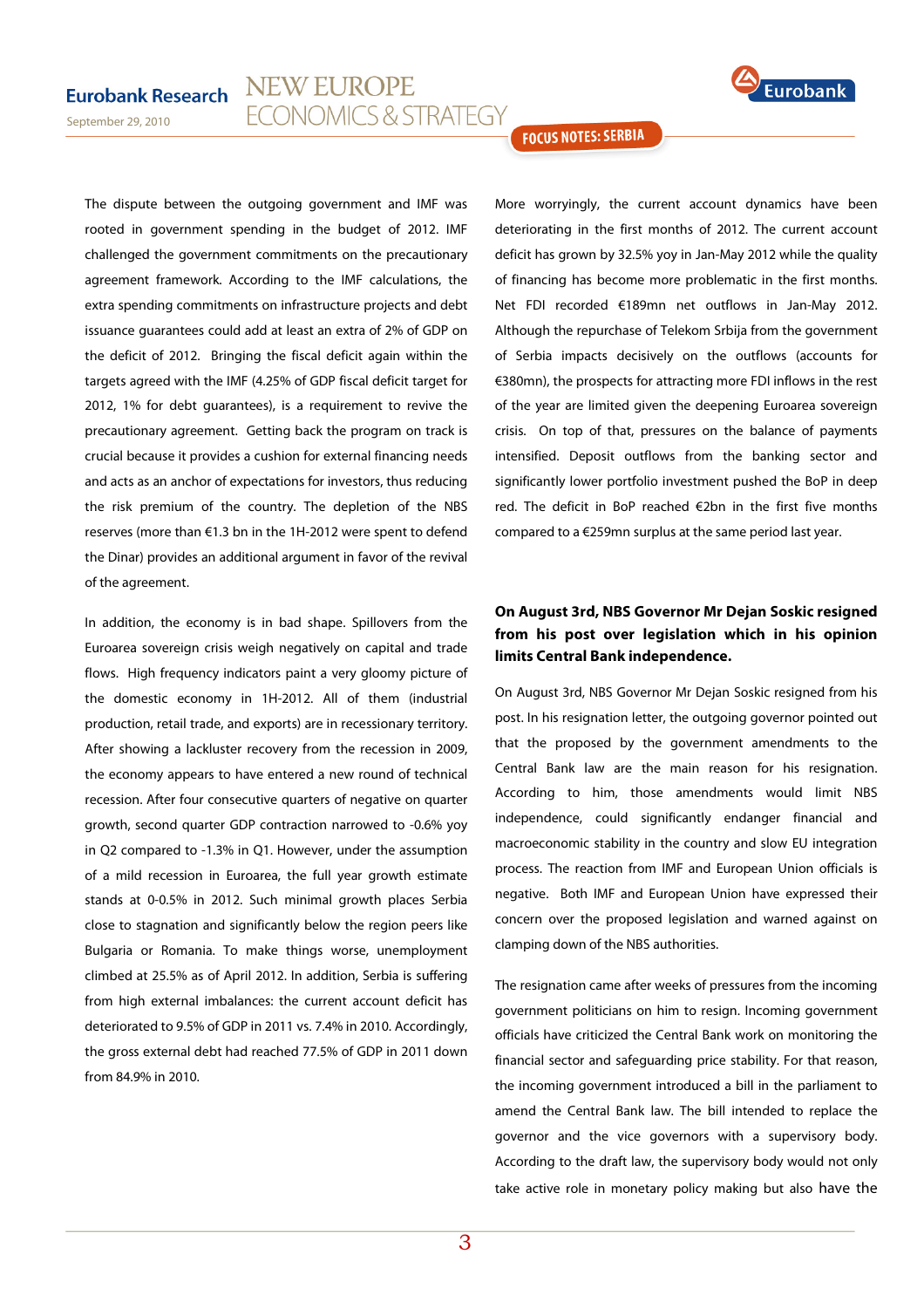

### **FOCUS NOTES: SERBIA**

authority to prevent any banks from "abusive international payment operations and money-laundering activities".

September 29, 2010

The last rate decision under the outgoing NBS governor took place on July 10th. At that time, the NBS increased the key policy rate by 25bps at 10.25% for the second time in a row. The move aimed at deterring further domestic currency weakness and was also necessitated by the inflation outlook risks. After inflation reached its trough in April at 3.2% yoy and edged higher at 5.5% in June on phasing out base effects from last year food inflation rally and Dinar depreciation pass-through. Inflation is expected to trend higher until year end at the upper end of the Central Bank band 4.5% +/- 1.5%), despite the weak growth outlook.

The freezing of the precautionary IMF agreement, increased fiscal outlook risks and the ongoing uncertainty in the political landscape for three months after the inconclusive May 6th elections have put pressure on the Dinar and Dinar denominated assets. To make things worse, the deepening Euroarea sovereign crisis puts additional strain on the region which is reflected across all currencies.

The use of strong FX interventions together with the mobilization of required reserves have not been efficient to discourage Dinar from reaching new historic lows. Dinar depreciated as much as 118.92/€ on July 25th, only to strengthen a bit to 117.6/€ on July 31st, and trade at 118.7/€ (-11.8% year to date, -14.3% year on year). The Central Bank has spent over €1.3 bn, or 10% of its total FX reserves (more than half of it during April-May) since the beginning of 2012 in order to support the domestic currency (Figure 1). In addition, 5Y-CDS had remained close to multi month high after it had climbed at 550bps on June 8th vs. an intra year low at 360bps on March 9th (Figure 2).



Source: Ecowin, EFG Research

**Figure 2 Five year CDS trade close to multi month highs since early June 2011** 



Source: Bloomberg, EFG Research